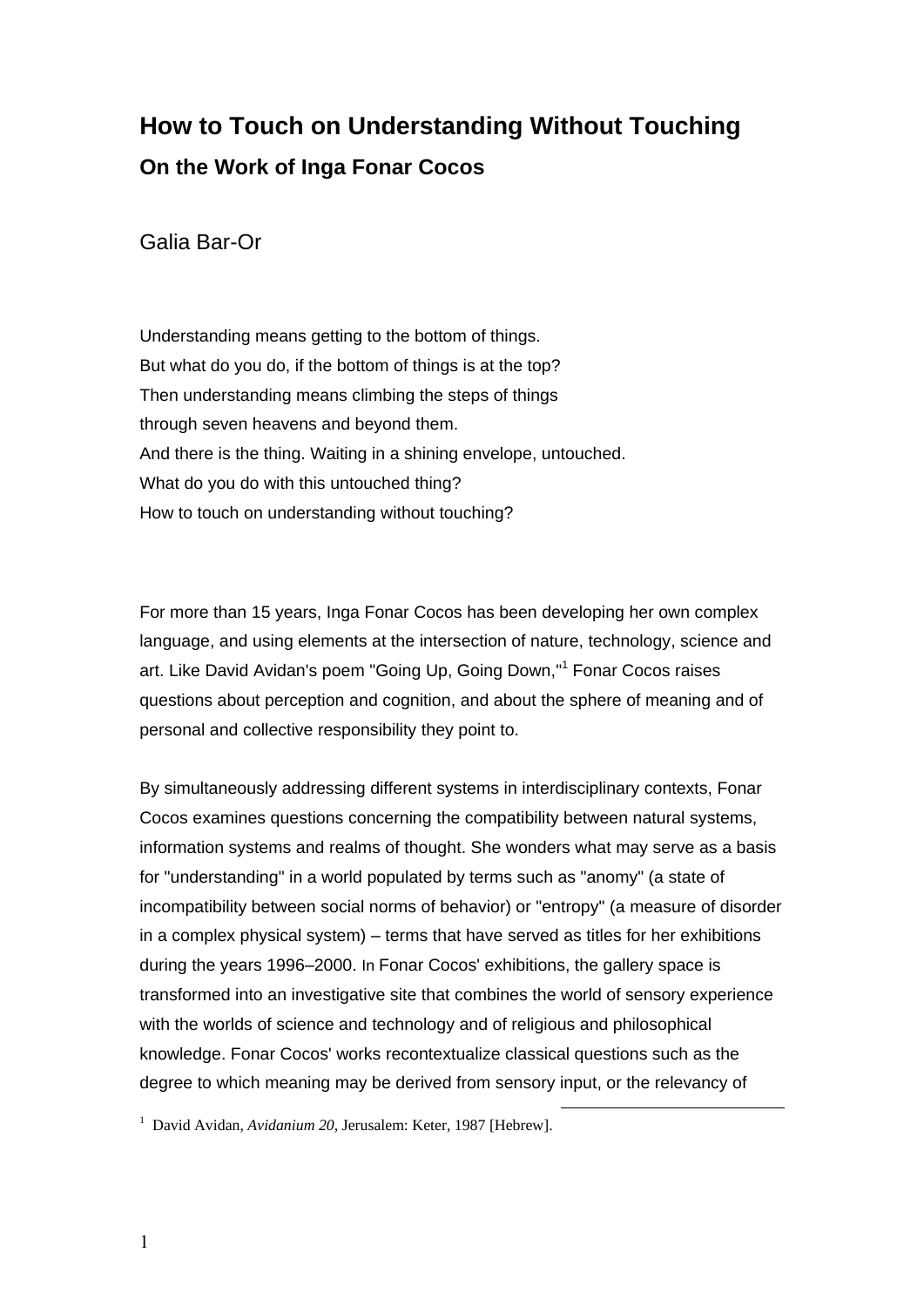basing meaning on a conceptual system, in a manner highly relevant to the present. Her art examines various possibilities for coming to terms with the perception of reality; her point of departure is not transcendental, but rather stems from an understanding of subjective existence as an inextricable part of this reality.

Fonar Cocos' environments include natural elements such as honeycombs; conventional manmade products that make use of nature, such as beehives or rubber cables; objects that represent the world of technology, such as batteries; or contemporary electronic components and scientific methods such as technological mapping. Her work also includes a representational-conceptual dimension, which is evident, for instance, in drawings concerned with illustrating states of observation. These drawings cause the viewer to relate to the work from a different point of departure – through processes of marking and perceiving, rather than through the final product. In other instances, this dimension is given expression through various kinds of texts – ranging from words deconstructed into their individual components to philosophical excerpts concerned with perception, such as a quote from the work of Merleau-Ponty. In these exhibition environments, the viewer's senses are activated by means of sound, flickering lights and the sensual, tactile quality of materials such as cast wax.

The simultaneous positioning of materials from the natural world alongside manmade artifacts, technology and science was a central means of investigation in the first Cabinets of Wonder. Created more than 400 years ago, these exhibition spaces were the predecessors of the modern museum. The collapse of systems of knowledge based on ancient Greek philosophy and science; the rise of astronomy and physics; changing belief systems and religious attitudes; and the undermining of a holistic conception of the universe – all of these led to the need to internalize a new understanding of the relations between man and world. The Cabinets of Wonder that first appeared in Europe towards the end of the 16th century reflected an attempt to come to terms with the representation of a new world image by means of a detailed and complex display of various kinds of objects. The contents of such displays were meant to underscore the reciprocal relations between "natural" and "artificial" elements; they formed part of a revision of existing knowledge, and a reevaluation of familiar systems of perception and cognition.

These Cabinets of Wonder did not serve as sites of passive and exclusive display, but rather as the active research laboratories of scientific experts in botany, medicine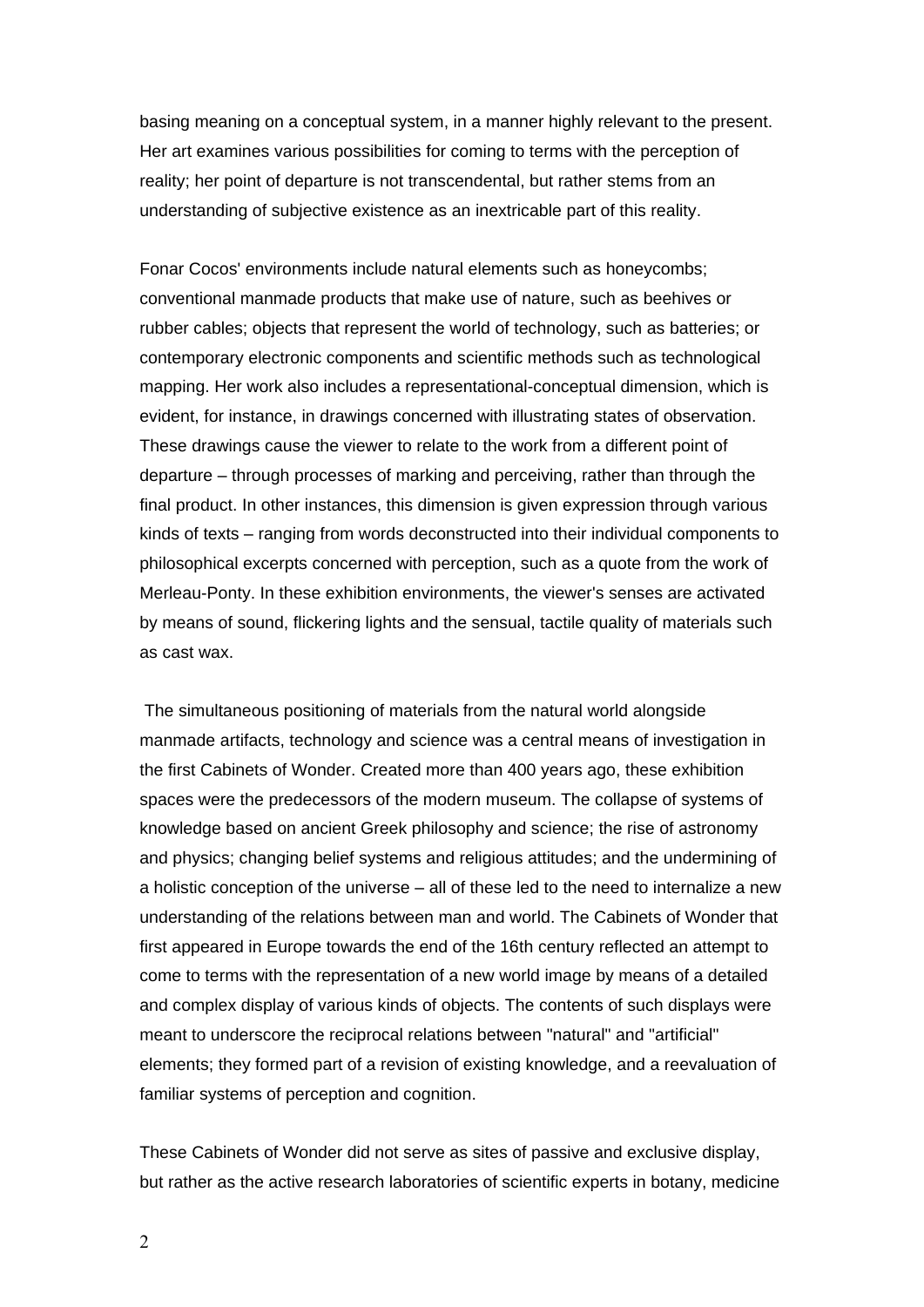and philosophy. Systems combining large-scale collections and workshops were founded by the rulers of that period. They typically included, one alongside the other, crude natural materials; animal and vegetal specimens; manmade arts and crafts; items representing the art of using nature; art assisted by nature; art that perfects nature; scientific and mechanical artifacts, maps and models. The taxonomic arrangement and display of these objects allowed for their simultaneous observation; it reflected a vital need to reexamine the dynamic relations within both the macrocosm and the microcosm – the universe and the world of man.

Yet the dynamic potential of these exhibition spaces was abandoned in the museums founded over the following centuries, as separate institutions and departments were created for various kinds of collections. The canonical form of order that shaped these museums was two-dimensional, systematic and rational; it no longer enabled the examination of what is concealed from the eye, of the invisible, of affinities or of metaphorical resemblances between objects. From this point onward, connections between various artifacts were based on identical morphological elements. With the establishment of distinct systems of knowledge and specialization, museums did away with the elements of transformation and change that were an inextricable part of the conception of reciprocal relations between things.

Inga Fonar Cocos conceives of artmaking as a realm of endless investigation, which refuses to be circumscribed within the confines of distinct disciplines. She comes to terms, in her own way, with the apparent partitions between nature and technology, science and art. Unlike other conceptual artists, who engage with interdisciplinary scientific or anthropological contexts, Fonar Cocos does not adopt a dichotomous approach that privileges the cerebral over the sensual, or typology and taxonomy over the process of working with matter. Her work endows both dimensions, the cerebral and the sensual, with equal status as significant perceptual positions. Each one of these dimensions exists in its own sphere throughout the various stages of the work process: the initial stage at which the idea is formed, the stage of complex processing, the stage of editing the material and the finished exhibition. This point of departure means that Fonar Cocos does not endow technology or science with the status of an objective truth, even when her work includes a stage of intensive research in a given scientific field (for instance, the six-month-long study of defects in the field of vision, which she conducted with a doctor at the Assaf Harofe Medical Center). The encounter with contemporary science and the acknowledgement of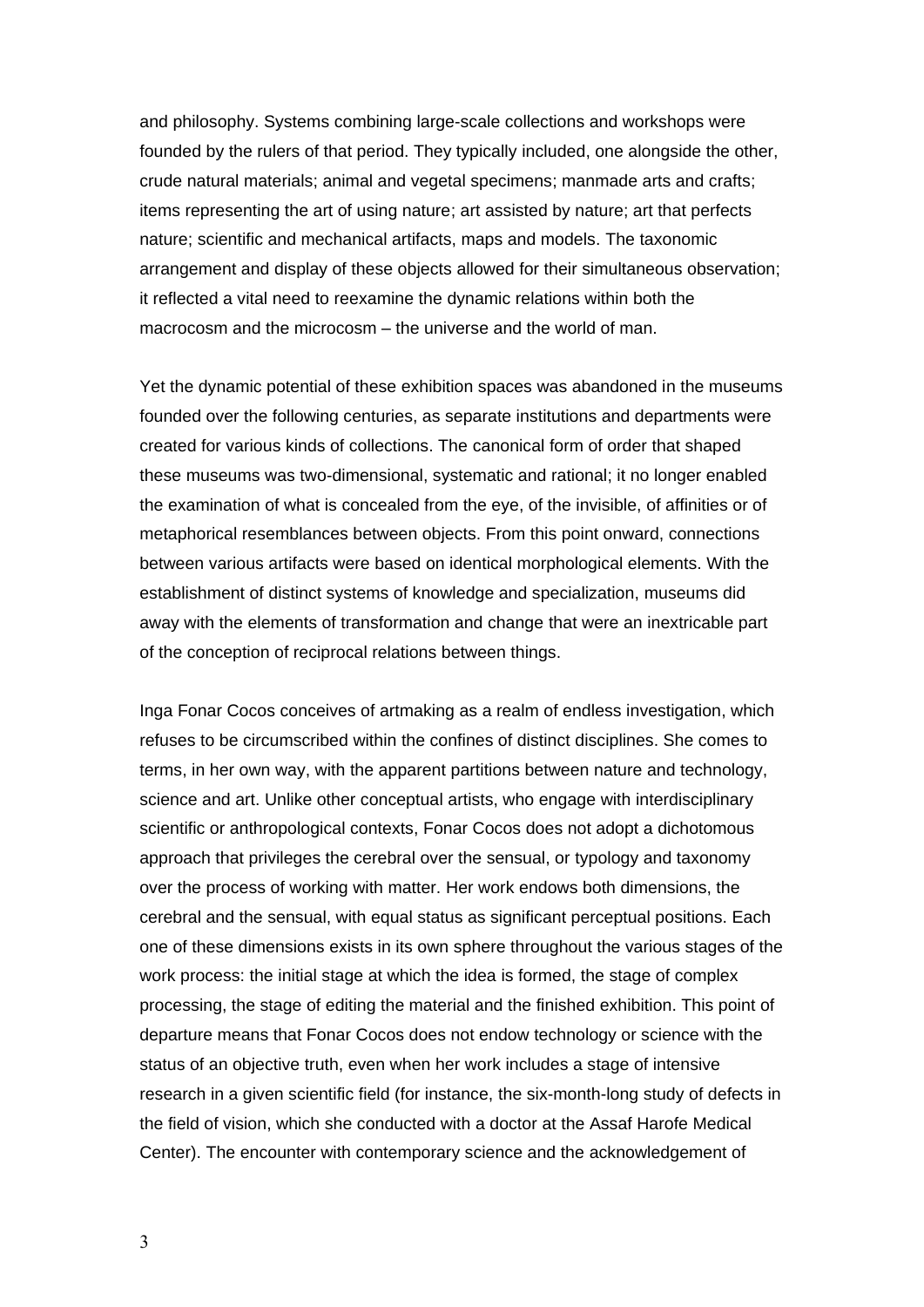instrumental, scientific and technological progress is not aimed, in her work, at bolstering the modernist faith in the myth of progress.

Inga Fonar Cocos conceives of artmaking as a realm of endless investigation concerned with consciousness itself – an investigation that cannot be exhausted or contained within the confines of this or that discipline. The process of artistic investigation is a journey with no final or definite destination; rather, it is repeatedly motivated by the power of a subjective dimension. The sensory experience and private and collective unconscious that motivate this process inevitably infuse it with a hidden, enigmatic dimension. This approach has been at the basis of Inga Fonar Cocos' work ever since the early 1990s.

The essence of her artmaking reflects a continuous process, which has resulted in a variegated series of works and several exhibitions titled "Entropy" (1996–2003). Within this framework she was concerned, for instance, with a form of blindness caused by a flood of light, and known as "white hole." In the work *Punctum Caecum* (2002), Fonar Cocos focused on the retinal aperture, which is devoid of receptors, and made direct and metaphorical use of various technological tools and their products: a monitor, image registration and linear scanning, vision tests and computerized vision maps.

In the course of working on one of these exhibitions, "Entropy 3, Disrupted Vision," (1999), Fonar Cocos began an evolving collaboration with German artist Klaus Illi. According to Illi, his work dialogues with the "German obsession with cleanliness," with the manner in which society and culture "clean up" any disturbing or foreign elements, and the manner in which the normative transposes "otherness" to the category of "unseemly things."<sup>2</sup> Klaus Illi's work attempts to come to terms with the hidden historical, religious and ideological mechanism that blinds the eye and prevents it from seeing whatever challenges the existing order and threatens to disrupt it. The dialogue between these two artists has focused on mental blindness, on the blindness of those defined as having normative vision. They have each examined those aspects of their own lives relevant to the subject, and have imbued their works with elements of their worlds, while examining the specific blind spots characteristic of the environments in which they live.

<u>.</u>

<sup>2</sup> Lili Abudi, "Eyes Wide Shut," *Zomet Hasharon*, December 27, 2002.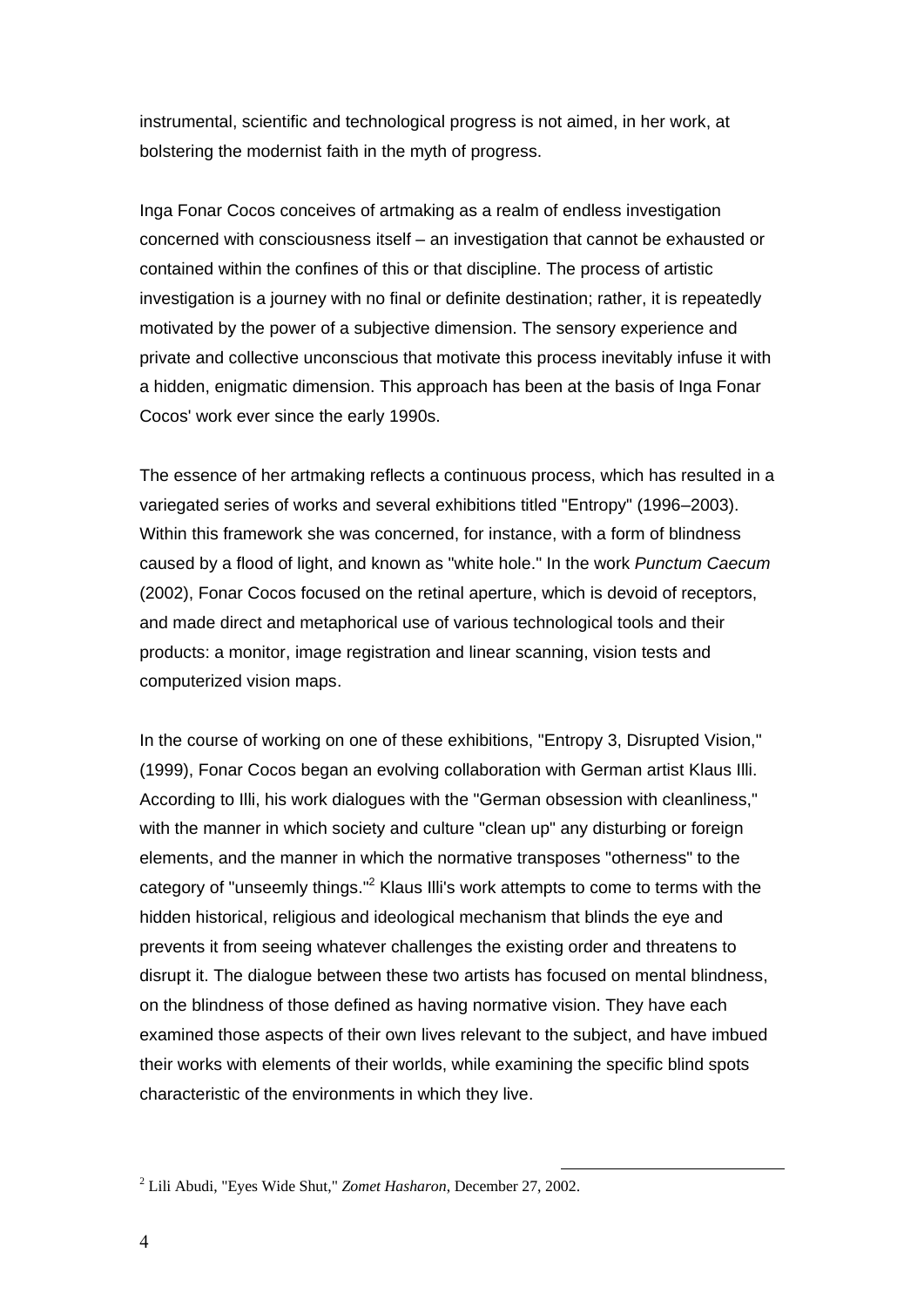In the course of the prolonged work process on this exhibition series, the subjective dimension of Fonar Cocos' work was enhanced, and the concern with vision disruptions was internalized and directed towards bodily, sensual and biographical strata. The corporal dimension was present, for instance, in the mural *in invalid* (2003), which was concerned, among other things, with the fragile boundaries of what is considered normative. The splitting of the word invalid raised questions concerning the validity of normative social limits; it did so by alluding to a physical and mental destruction that is simultaneously experienced in the work as an act of delimitation, penetration and injury, as a physical or mental disability. This work was composed of two horizontally hung dark wax tablets of unusual dimensions (6 X17X105 cm.). Metal pins were inserted into the vulnerable, exposed and fragile wax surface, injuring it and mapping onto it a horizontal representation of the land of Israel; a map as a recumbent body.

In the work *Do-Do-Mo* (2004), Fonar Cocos delves deeper into an emotional and conceptual investigation of a disrupted capacity for self-orientation. More than anything, the title of this work – which means "homewards" in Polish – is perhaps aimed at the basic, existential experience of domestication, at the dialectic of foreignness and belonging anchored in a vague, fluid childhood memory that cannot be decisively reconstructed. In this work, which was also exhibited in Weissbaden, Germany (2006), is concerned with an active process of mapping/searching that is enacted upon a rounded sphere, along endlessly rotating railways/roads composed of light cables and matches.

Fonar Cocos has recently completed a video work composed of still photographs, and titled *Between Homelands*; it features a panoramic Polish landscape seen from a moving train, as well as documentary elements. The moving train and changing landscapes parallel the movement between the realms of reality and memory, flashes of remembrance and moments of reflection. This video work is based on a postcard collection from the 1940s and 1950s, which Fonar Cocos' parents kept in a hefty album; it also features black-and-white photographs that were taken after their return to Warsaw in the aftermath of the Second World War, and photographs that the artist herself took during a 2007 sojourn in Poland. This film successfully translates Fonar Cocos' three-dimensional language into a flow of moving images that motivate changing rhythms of consciousness, while also harboring a continuum of absence – a dark screen devoid of images.